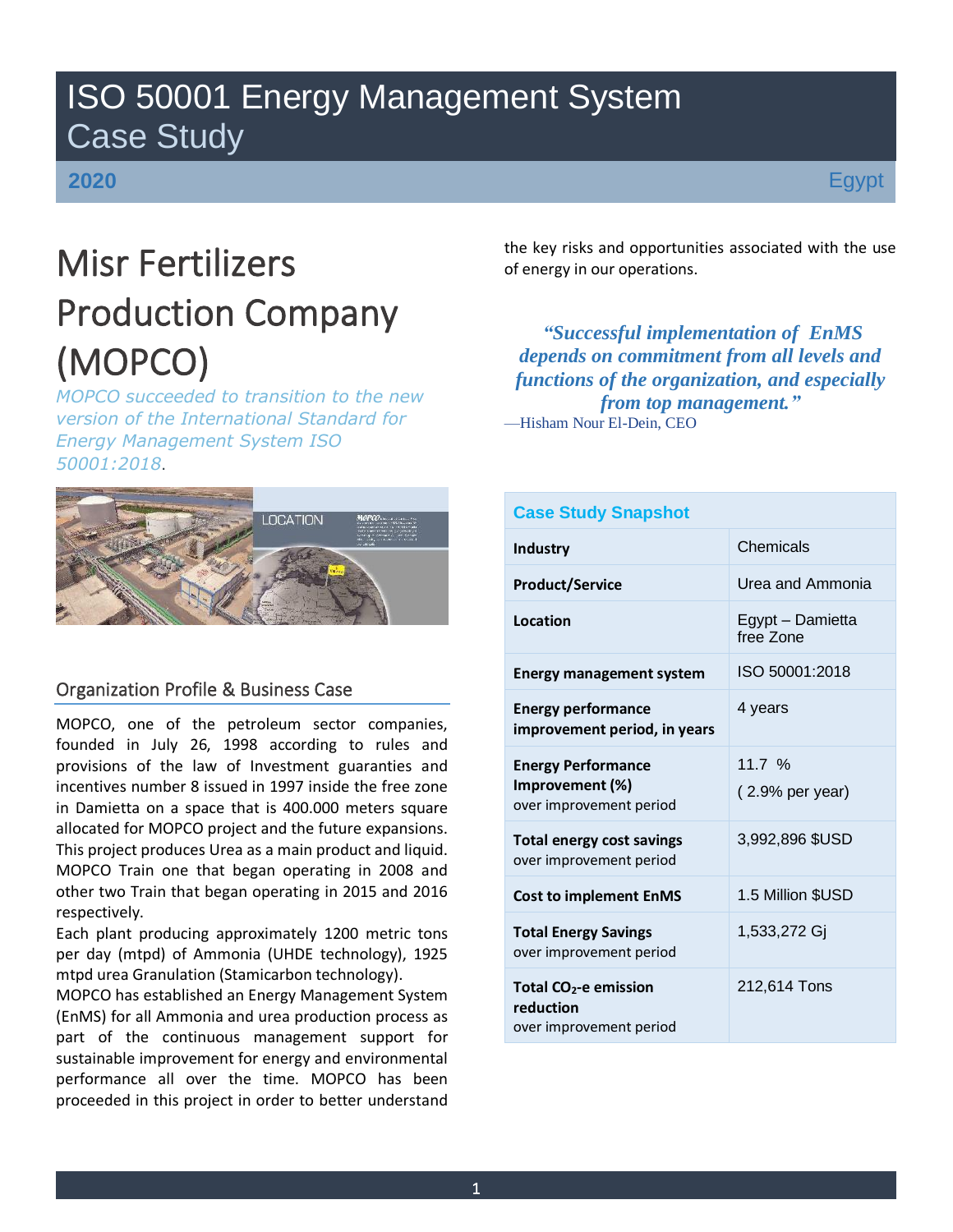#### Business Benefits

The implementation of the Energy Management System according to ISO 50001 has improved the energy performance from 2016 to 2019 in 11.7 % regarding the baseline defined. The total energy saving is 425,909 MWH. The saving reached during the period 2016-2019 is of about 4 Million USD.

#### **Indirect benefits:**

- Awareness of the staff about the importance of the energy rational use.
- Participate all the organization levels to improve work efficiency.
- Improve the management of energy saving and consumption reduction.
- Form a mechanism with a variety of management means, and improve the overall effect and efficiency of energy conservation work.



#### Plan

Every Three years MOPCO makes plan for overall deployment of energy saving and water saving. At the beginning of each year, we review the energy balance, Scope , Boundaries and SEUs'.

MOPCO top management realized that the best approach for implementing an effective EnMS is by appointing energy management representative, establishing steering energy committee directed by chairman production and establishing executive energy committee.





#### **Significant Energy users for Electricity**



#### **Significant Energy users for Fuel Gas**



**2020 Egypt**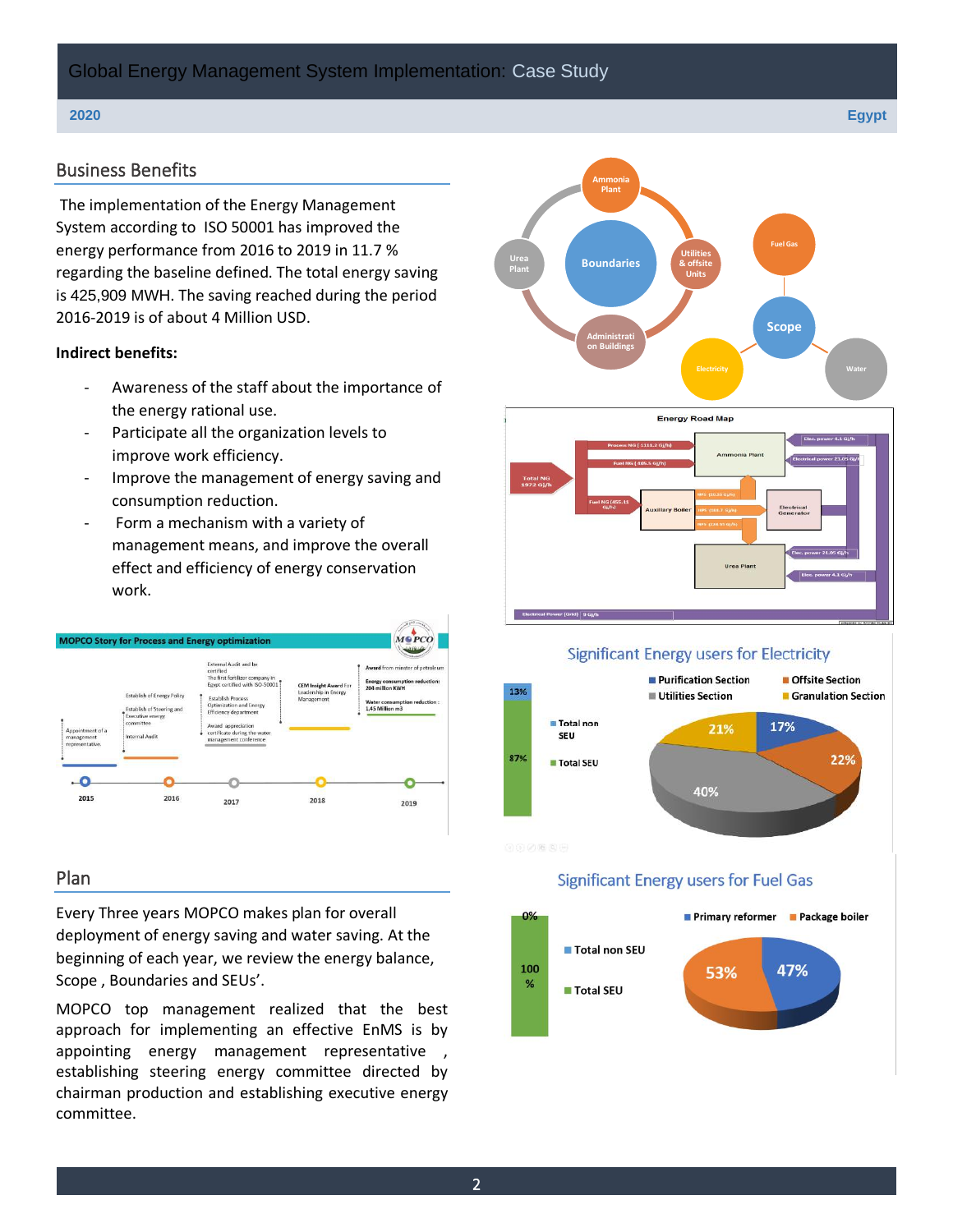*"Implementing an energy management system is the easiest way to increase profit"* — Hisham Nour El-Dein, CEO

#### Do, Check, Act

The implementation of the operational controls, detailed operation procedures, and monitoring via an online system on MPA to track MOPCO 3 plant performance and specific consumption for ammonia and urea to reduce the deviation of energy Consumption. Operators should keep the consumptions defined as significant within the established ranges. A daily energy report is also issued and includes;

- Energy specific consumption for Ammonia and urea plants.

- Boiler performance.

- Generator performance.

- Energy performance indicators based on UNODO methodology.



The energy report is sent daily to; Ammonia plant managers, Urea plant managers, Chief Production Officer. The main target is to define each equipment performance analysis, restrict the energy consumption deviation from the performance plant test by Uhde, Calculating all the plants energy and money losses regarding this deviation and Planning short term and long terms plans to eliminate and to adjust this deviation.



Also the benchmark report is issued to monitor the energy efficiency performance of ammonia plants to drive business improvement, the energy consumption decreased from 2015 to 2019 as showed below:



In cooperation with MOPCO Human Resources Management, we hold an internal training undernamed with " Energy Management System - ISO 50001 awareness Training, We send a quarterly informative email to all MOPCO staff to be aligned with our energy management system activities, opportunities, progress and targets achievement in MOPCO ammonia and urea plants. In Nov., 2019 we conducted an awareness session and gap analysis for ISO 50001:2018 and it was so efficient showing a great commitment and cooperative spirit from operations, electrical, training